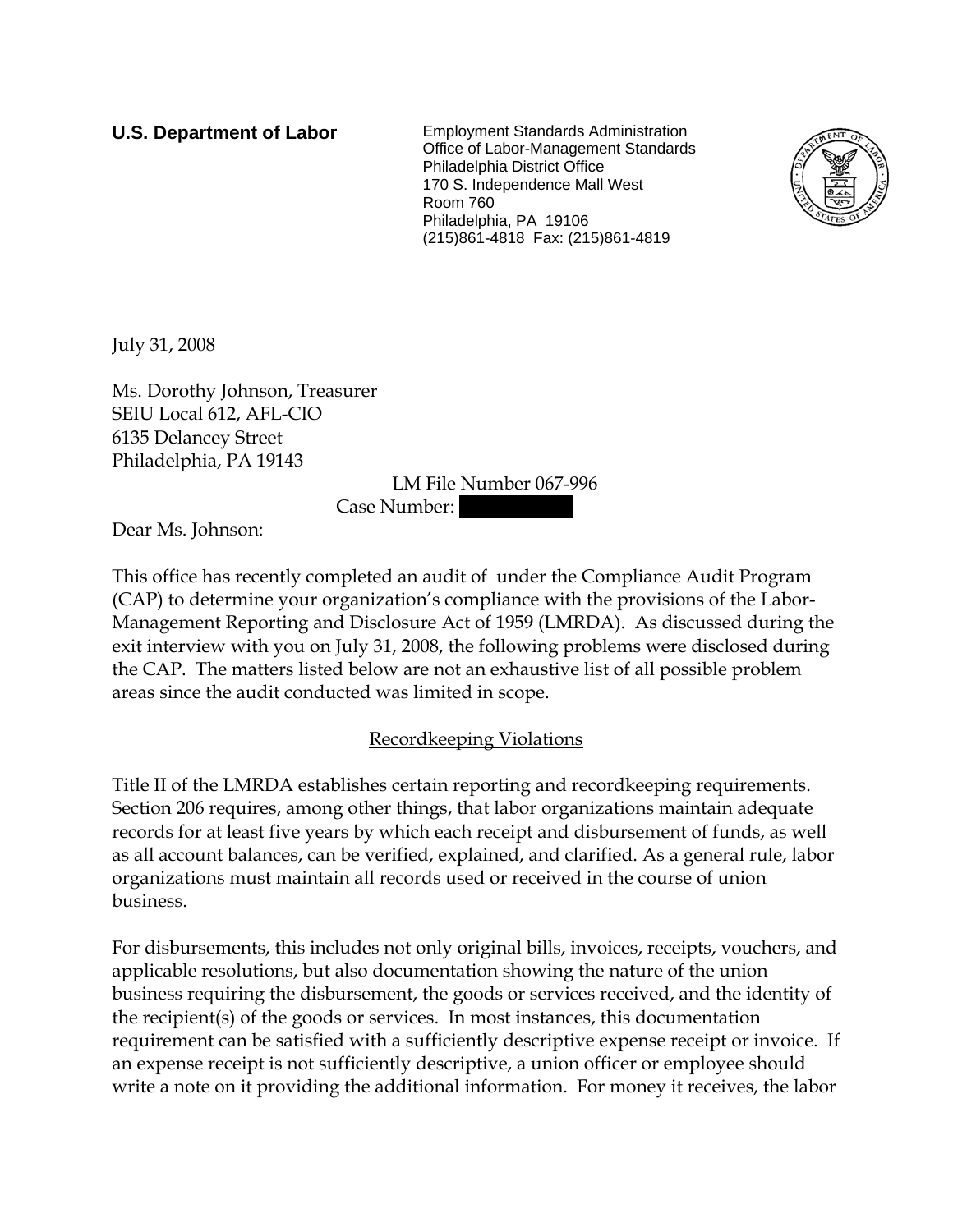Letter/Ms. Dorothy Johnson July 31, 2008 Page 2 of 3

organization must keep at least one record showing the date, amount, purpose, and source of that money. The labor organization must also retain bank records for all accounts.

The audit of Local 612's 2007 records revealed the following recordkeeping violations:

1. General Expenses

Local 612 did not consistently retain adequate documentation for expenses incurred by the union totaling at least \$1,200.00. For example, the local rents the Berean Presbyterian Church located at 21<sup>st</sup> and Diamond in Philadelphia, PA for its membership meetings. Only one contract/agreement was maintained for backup documentation, an agreement for meetings held March 17, 2007 and April 2, 2007 from 1:00 p.m. to 3:00 p.m. for a total of \$400.00. Invoices were not maintained for the remaining six months in which meetings were held. These invoices are necessary to verify that all disbursements are for union purposes and to sufficiently fulfill the recordkeeping requirement of LMRDA Section 206. You have since provided invoices for the remaining six months in whch meetings were held.

2. Information not Recorded in Meeting Minutes

During the audit, Ms. Johnson advised OLMS that the executive board authorized a \$150.00 annual phone expense for four officers at its November 2007 meeting. Discussion of the expense was recorded in the meeting minutes however, the minutes of the meeting do not contain any reference to the authorization or approval for the expense. Minutes of all membership or executive board meetings must report any disbursement authorizations made at those meetings. You have since amended the meeting minutes to notate the authorization of the expense.

Based on your assurance that Local 612 will retain adequate documentation in the future, OLMS will take no further enforcement action at this time regarding the above violations.